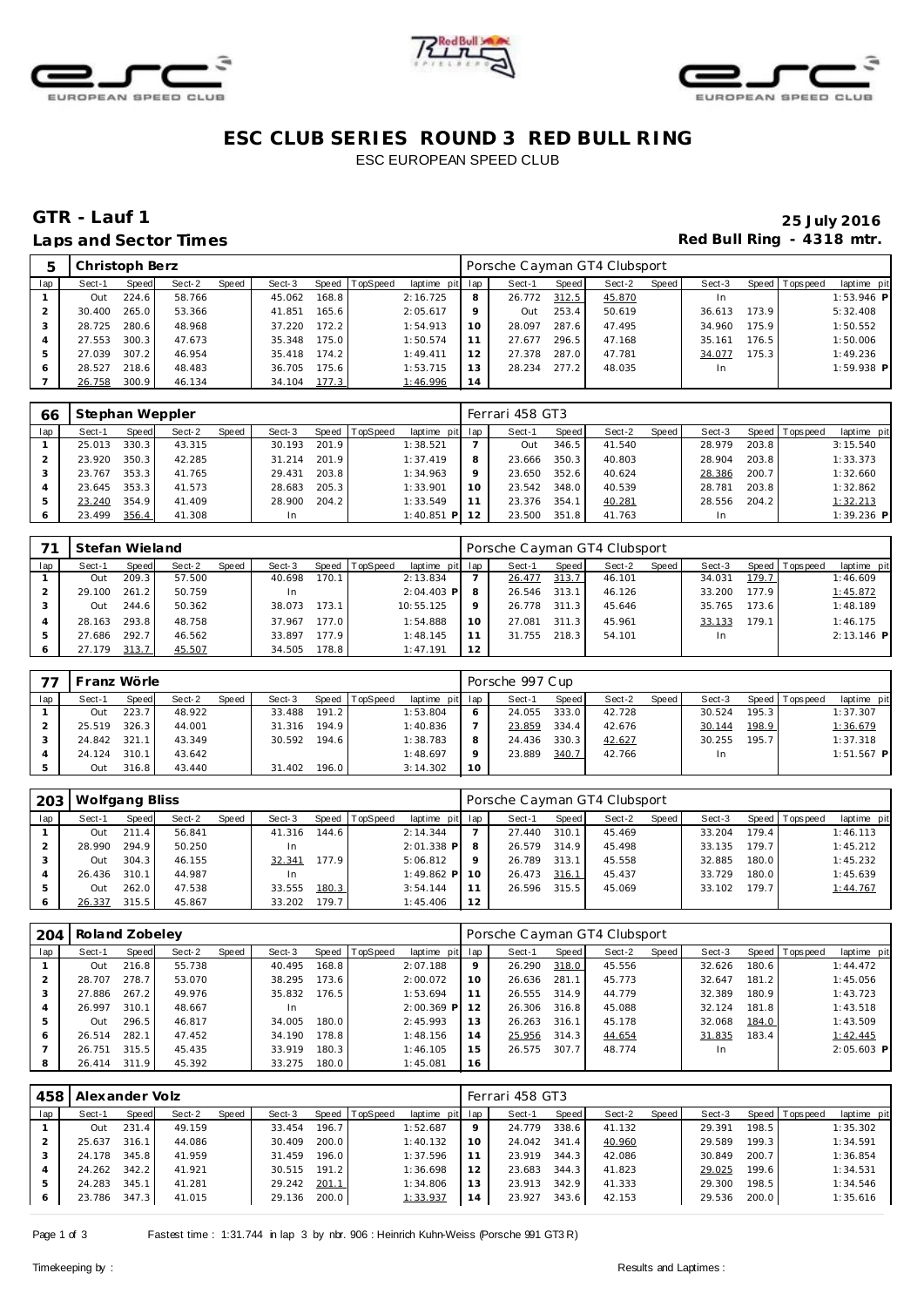





# **ESC CLUB SERIES ROUND 3 RED BULL RING** ESC EUROPEAN SPEED CLUB

### **GTR** - Lauf 1 25 July 2016<br>
Laps and Sector Times **1988 Contract 2016 Laps and Sector Times Red Bull Ring - 4318 mtr.**

|       |                       | Laps and scoton innes |              |  |                                       |  |              |              |
|-------|-----------------------|-----------------------|--------------|--|---------------------------------------|--|--------------|--------------|
|       | 7 23.534 348.8 41.557 |                       |              |  | $1:41.911$ P $15$ 24.139 342.2 41.073 |  | 29.909 196.0 | 1:35.121     |
| - 8 - |                       | Out 340.0 42.030      | 30.320 198.5 |  | 4:21.039  16  23.953  344.3  43.085   |  |              | $1:45.126$ P |

| 666          |        |       | Stephanie Weppler |       |        |       |          |                 |    | Ferrari 458 Challenge |       |        |       |        |       |                 |              |
|--------------|--------|-------|-------------------|-------|--------|-------|----------|-----------------|----|-----------------------|-------|--------|-------|--------|-------|-----------------|--------------|
| lap          | Sect-1 | Speed | Sect-2            | Speed | Sect-3 | Speed | TopSpeed | laptime pit lap |    | Sect-1                | Speed | Sect-2 | Speed | Sect-3 |       | Speed Tops peed | laptime pit  |
|              | Out    | 245.0 | 54.999            |       | 36.608 | 178.5 |          | 2:02.303        | 8  | 25.347                | 337.9 | 43.951 |       | 31.568 | 194.9 |                 | 1:40.866     |
|              | 28.069 | 302.6 | 44.623            |       | 31.399 | 196.0 |          | 1:44.091        | Q  | 24.976                | 337.9 | 44.249 |       | In     |       |                 | 1:49.997 P   |
|              | 24.461 | 327.0 | 42.925            |       | 30.126 | 196.4 |          | 1:37.512        | 10 | Out                   | 303.1 | 46.703 |       | 32.245 | 194.6 |                 | 3:58.352     |
|              | 24.119 | 337.9 | 42.044            |       | -In    |       |          | $1:46.381$ P    |    | 25.703                | 323.1 | 45.049 |       | 32.356 | 192.5 |                 | 1:43.108     |
| 5            | Out    | 273.0 | 46.326            |       | 33.177 | 191.8 |          | 4:56.665        | 12 | 25.595                | 335.1 | 44.576 |       | 32.337 | 193.5 |                 | 1:42.508     |
| <sup>6</sup> | 25.896 | 322.4 | 45.451            |       | 32.739 | 193.9 |          | 1:44.086        | 13 | 25.810                | 333.0 | 44.156 |       | In.    |       |                 | $1:50.079$ P |
|              | 25.437 | 331.7 | 45.147            |       | 33.408 | 194.6 |          | 1:43.992        | 14 |                       |       |        |       |        |       |                 |              |

| 777 | Schorsch Wörle |       |        |       |        |       |                 |             |     | Porsche Cayman GT4 Clubsport |       |        |       |        |       |                |              |
|-----|----------------|-------|--------|-------|--------|-------|-----------------|-------------|-----|------------------------------|-------|--------|-------|--------|-------|----------------|--------------|
| lap | Sect-1         | Speed | Sect-2 | Speed | Sect-3 | Speed | <b>TopSpeed</b> | laptime pit | lap | Sect-1                       | Speed | Sect-2 | Speed | Sect-3 |       | Speed Topspeed | laptime pit  |
|     | Out            | 239.6 | 51.675 |       | 34.934 | 178.5 |                 | 1:57.676    | 9   | 25.785                       | 319.3 | 44.648 |       | 33.650 | 180.9 |                | 1:44.083     |
|     | 26.691         | 306.6 | 46.084 |       | 38.543 | 178.2 |                 | 1:51.318    | 10  | 26.047                       | 318.6 | 44.011 |       | 31.029 | 184.0 |                | 1:41.087     |
|     | 26.196         | 317.4 | 44.926 |       | 31.878 | 183.4 |                 | 1:43.000    |     | 25.493                       | 319.3 | 45.722 |       | 31.068 | 184.9 |                | 1:42.283     |
|     | 25.725         | 320.5 | 44.218 |       | 31.308 | 183.7 |                 | 1:41.251    | 12  | 25.825 318.6                 |       | 43.880 |       | 30.893 | 184.6 |                | 1:40.598     |
|     | 25.462         | 321.1 | 44.401 |       | 31.182 | 184.3 |                 | 1:41.045    | 13  | 25.716                       | 318.6 | 43.932 |       | 31.038 | 184.3 |                | 1:40.686     |
| 6   | 25.509         | 319.3 | 44.427 |       | -In    |       |                 | 1:48.042 PI | 14  | 25.548                       | 319.3 | 44.043 |       | 31.979 | 182.7 |                | 1:41.570     |
|     | Out            | 314.9 | 44.616 |       | 31.178 | 183.7 |                 | 3:31.621    | 15  | 27.459                       | 273.0 | 47.281 |       | In     |       |                | $1:56.786$ P |
|     | 25.915         | 318.0 | 44.170 |       | 31.805 | 184.3 |                 | 1:41.890    | 16  |                              |       |        |       |        |       |                |              |

| 902 | Michael Geisel |       |        |       |           |       |                |               |     | Porsche 991 GT3 CUP |       |        |       |        |        |                 |              |
|-----|----------------|-------|--------|-------|-----------|-------|----------------|---------------|-----|---------------------|-------|--------|-------|--------|--------|-----------------|--------------|
| lap | Sect-1         | Speed | Sect-2 | Speed | Sect-3    |       | Speed TopSpeed | laptime pit   | lap | Sect-1              | Speed | Sect-2 | Speed | Sect-3 |        | Speed Tops peed | laptime pit  |
|     | Out            | 228.4 | 54.557 |       | 37.238    | 187.2 |                | 2:07.022      | 8   | 24.208              | 348.0 | 42.089 |       | 30.591 | 199.3. |                 | 1:36.888     |
|     | 26.710         | 303.1 | 47.623 |       | 36.422    | 190.5 |                | 1:50.755      | 9   | 24.274              | 345.8 | 41.807 |       | 30.867 | 199.3  |                 | 1:36.948     |
|     | 29.752         | 304.3 | 44.303 |       | 32.510    | 194.9 |                | 1:46.565      | 10  | 24.104              | 351.0 | 41.802 |       | 30.464 | 200.0  |                 | 1:36.370     |
|     | 24.286         | 348.8 | 43.932 |       | 31.692    | 197.1 |                | 1:39.910      | 11  | 24.380              | 348.8 | 42.618 |       | 30.437 | 199.6  |                 | 1:37.435     |
| 5   | 24.745         | 345.8 | 44.231 |       | <b>In</b> |       |                | $1:49.785$ PI | 12  | 23.835              | 347.3 | 41.741 |       | 30.028 | 199.6  |                 | 1:35.604     |
| 6   | Out            | 342.9 | 43.380 |       | 30.983    | 197.4 |                | 4:32.473      | 13  | 23.664              | 347.3 | 47.406 |       | In.    |        |                 | $1:55.643$ P |
|     | 23.867         | 348.0 | 42.375 |       | 30.626    | 199.3 |                | 1:36.868      | 14  |                     |       |        |       |        |        |                 |              |

| 906           |        |          | Heinrich Kuhn-Weiss |       |           |       |                |                 |    | Porsche 991 GT3 R |       |        |       |        |       |                 |             |
|---------------|--------|----------|---------------------|-------|-----------|-------|----------------|-----------------|----|-------------------|-------|--------|-------|--------|-------|-----------------|-------------|
| lap           | Sect-1 | Speed    | Sect-2              | Speed | Sect-3    |       | Speed TopSpeed | laptime pit lap |    | Sect-1            | Speed | Sect-2 | Speed | Sect-3 |       | Speed Tops peed | laptime pit |
|               | Out    | 254<br>6 | 48.831              |       | 32.037    | 199.3 |                | 1:52.580        |    | 24.477            | 328.3 | 44.100 |       | 30.642 | 201.9 |                 | 1:39.219    |
|               | 24.912 | 351.0    | 41.344              |       | 28.520    | 204.5 |                | 1:34.776        | 8  | 24.031            | 349.5 | 42.726 |       | 30.400 | 201.9 |                 | 1:37.157    |
|               | 23.173 | 354.9    | 40.492              |       | 28.079    | 204.5 |                | 1:31.744        | Q  | 23.520            | 353.3 | 41.356 |       | 29.472 | 201.9 |                 | 1:34.348    |
|               | 23.021 | 356.4    | 41.187              |       | 27.805    | 205.7 |                | 1:32.013        | 10 | 23.557            | 352.6 | 41.021 |       | 29.786 | 202.6 |                 | 1:34.364    |
| $\mathcal{P}$ | 22.978 | 358.0    | 40.153              |       | <b>In</b> |       |                | $1:36.435$ P    |    | 23.670            | 353.3 | 41.412 |       | 29.557 | 203.4 |                 | 1:34.639    |
| O             | Out    | 201.0    | 52.091              |       | 32.782    | 196.7 |                | 10:20.106       | 12 | 24.647            | 331.7 | 53.988 |       | In.    |       |                 | 2:09.086 P  |

| 907 | Siegfried Kuzdas |       |        |       |           |                    |                |                 |    | Alpina BMW GT3 |       |        |       |        |       |                |              |  |  |
|-----|------------------|-------|--------|-------|-----------|--------------------|----------------|-----------------|----|----------------|-------|--------|-------|--------|-------|----------------|--------------|--|--|
| lap | Sect-1           | Speed | Sect-2 | Speed | Sect-3    |                    | Speed TopSpeed | laptime pit lap |    | Sect-1         | Speed | Sect-2 | Speed | Sect-3 |       | Speed Topspeed | laptime pit  |  |  |
|     | Out              | 206.6 | 53.895 |       | 36.868    | 193.9 <sub>1</sub> |                | 2:07.372        | 8  | 24.160         | 344.3 | 43.034 |       | 30.556 | 201.5 |                | 1:37.750     |  |  |
|     | 25.720           | 278.7 | 46.604 |       | 36.356    | 185.2              |                | 1:48.680        | 9  | 24.020         | 340.0 | 42.901 |       | 30.188 | 199.3 |                | 1:37.109     |  |  |
|     | 25.866           | 332.3 | 46.365 |       | <b>In</b> |                    |                | $1:58.379$ P    | 10 | 24.273         | 333.7 | 42.402 |       | 32.361 | 196.7 |                | 1:39.036     |  |  |
|     | Out              | 306.6 | 45.301 |       | 30.829    | 199.3              |                | 6:41.787        | 11 | 24.162         | 334.4 | 42.952 |       | 30.153 | 200.4 |                | 1:37.267     |  |  |
|     | 25.538           | 329.0 | 44.082 |       | 31.654    | 198.2              |                | 1:41.274        | 12 | 24.392         | 329.6 | 42.840 |       | 30.293 | 199.3 |                | 1:37.525     |  |  |
| 6   | 24.991           | 332.3 | 44.396 |       | 32.298    | 199.6              |                | 1:41.685        | 13 | 25.403         | 318.0 | 43.926 |       | In.    |       |                | $1:50.754$ P |  |  |
|     | 24.362           | 345.7 | 43.386 |       | 30.737    | 200.4              |                | 1:38.485        | 14 |                |       |        |       |        |       |                |              |  |  |

|     | 934   Friedl-Hartmann    |       |        |       |        |       |                |                 |   | KTM X-BOW       |       |          |       |        |  |                 |              |  |  |
|-----|--------------------------|-------|--------|-------|--------|-------|----------------|-----------------|---|-----------------|-------|----------|-------|--------|--|-----------------|--------------|--|--|
| lap | Sect-1                   | Speed | Sect-2 | Speed | Sect-3 |       | Speed TopSpeed | laptime pit lap |   | Sect-1          | Speed | Sect-2   | Speed | Sect-3 |  | Speed Tops peed | laptime pit  |  |  |
|     | Out                      | 215.4 | 57.738 |       | 40.843 | 176.5 |                | 2:11.987        |   | 41.869          | 119.9 | 1:09.144 |       | In     |  |                 | $2:49.086$ P |  |  |
|     | 28.197                   | 277.7 | 48.474 |       | 34.356 | 166.4 |                | 1:51.027        | 4 | Out             | 278.7 | 55.647   |       | In.    |  |                 | 4:57.889 P   |  |  |
|     |                          |       |        |       |        |       |                |                 |   |                 |       |          |       |        |  |                 |              |  |  |
|     | 955<br>Arnold Mattschull |       |        |       |        |       |                |                 |   | Porsche 991 Cup |       |          |       |        |  |                 |              |  |  |
| lap | Sect-1                   | Speed | Sect-2 | Speed | Sect-3 |       | Speed TopSpeed | laptime pit lap |   | Sect-1          | Speed | Sect-2   | Speed | Sect-3 |  | Speed Topspeed  | laptime pit  |  |  |